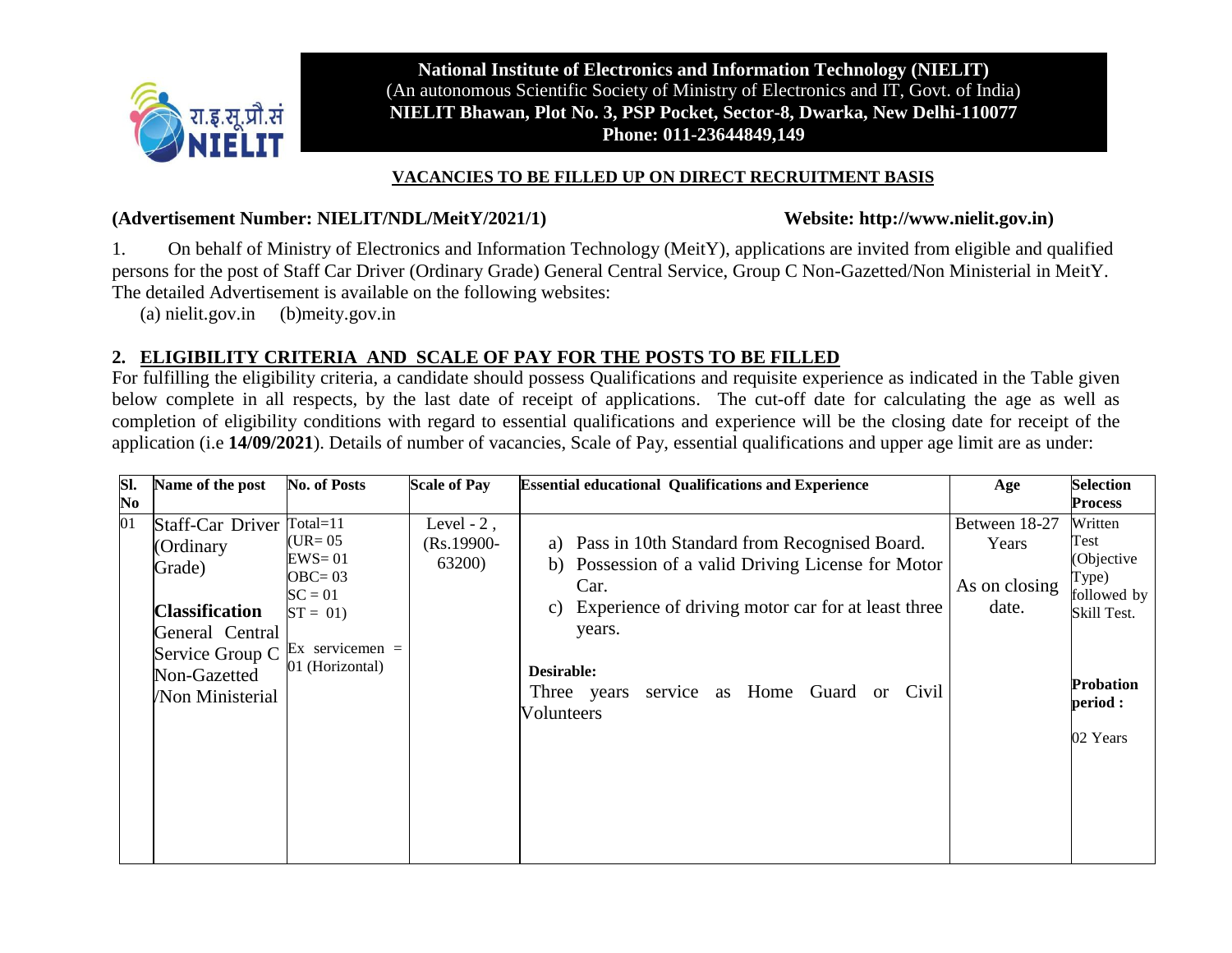### **2.1 Age Limit/Relaxation:**

- The upper age limit in respect of SC, ST and OBC, shall be relaxable as per Govt. Rules and Orders issued from time to time.
- The upper age limit in respect of Government Servants, Ex-servicemen and other special categories of persons are relaxable in accordance with the orders issued by the Central Government, from time to time, in this regard.

### Age relaxation:

- i) Upto 05 years in case of SC/ST candidates for the posts reserved for them
- ii) Upto 03 years in case of OBC(Non Creamy Layer (NCL)) candidates for the posts reserved for them
- iii) For ex-servicemen, as per rules.

iv) Up to 40 years of age (45 years for SC/ST) for Central Government employees with three years regular and continuous service.

**2.2 CHANGE IN THE NUMBER OF POSTS:** The number of vacancies indicated in the above table are tentative and may increase or decrease, depending upon requirements.

**2.3 PLACE OF POSTING:** At present the place of posting is at New Delhi. However, the persons selected can be transferred to anywhere in India.

## **3. How to Apply**

- i. **Before applying, Candidates are advised to go through this advertisement carefully in detail for determining their eligibility as per laid down criteria for the post.**
- ii. The admission at all the stages of the recruitment process will be purely provisional subject to satisfying the prescribed eligibility conditions.
- iii. Candidates can **apply ONLINE at** https://register-delhi.nielit.gov.in/ between **16.08.2021 (11:30 a.m) and 14.09.2021 (5:30 p.m).** No other means/mode of application will be accepted. Candidates are required to have valid e-mail identification and active mobile number. The procedure/steps for filling up of applications online are available at https://registerdelhi.nielit.gov.in/ under '**Instructions for filling Application"** on the main Page.
- **iv.** The application shall be treated complete only if all the Steps are completed successfully. In case candidate is not able to submit fee by closing date and time, or the application is otherwise incomplete, his/her candidature will summarily be rejected.
- **v. Applicants are required to make sure that "Application Status" in their application is "Submitted Successfully" after submission of application , otherwise application will be treated as incomplete and summarily rejected.**
- vi. **Application Fees:** The applicants shall pay the **Application Fee** as per the Table below through online payment mode i.e via online application only.

| Category                                    |                               |  |  |  |  |  |
|---------------------------------------------|-------------------------------|--|--|--|--|--|
| <b>SC/ST/Women candidates/Ex-servicemen</b> | <b>General and all others</b> |  |  |  |  |  |
| $Rs.150/-$                                  | $Rs.300/-$                    |  |  |  |  |  |

The processing charges towards remittance of Application Fee and service tax, if any, will have to be borne by the candidate. Fee through any other mode like Demand Draft, Pay Order, Cheque or Challan will not be accepted.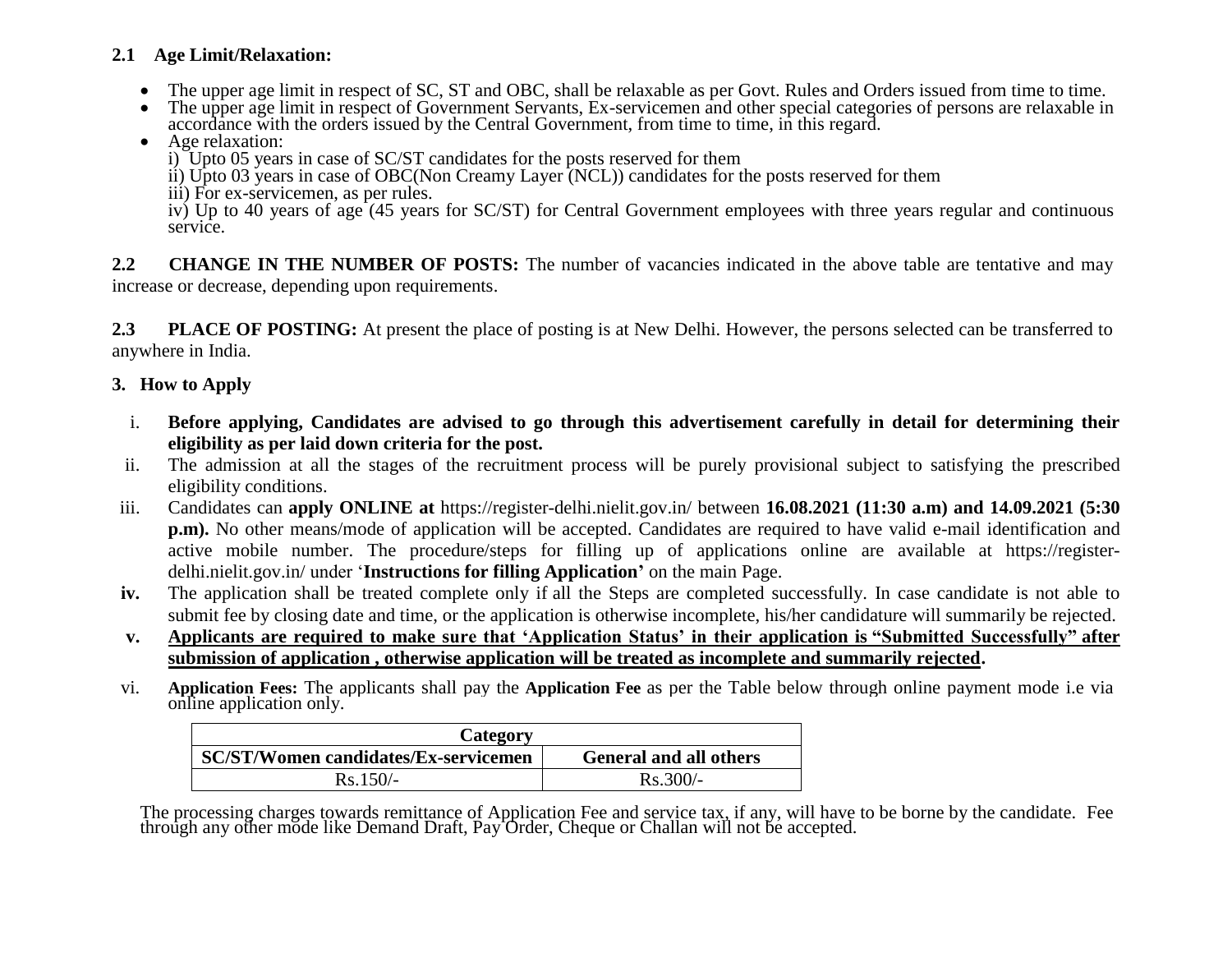## **4. Scheme of written examination:**

• The Written Examination will be Objective type (OMR based) consisting of 120 Questions as per the details given below :

| Part<br>Paper |               | <b>Subjects</b>                              | No. of           | <b>Total</b> | <b>Duration</b> |  |
|---------------|---------------|----------------------------------------------|------------------|--------------|-----------------|--|
|               |               |                                              | <b>Questions</b> | <b>Marks</b> |                 |  |
|               | A             | <b>General Awareness</b>                     | 20               | 20           |                 |  |
|               | B             | General Intelligence and Elementary Maths    | 20               | 20           |                 |  |
|               | $\mathcal{C}$ | General English<br>(1)                       | 15               | 15           |                 |  |
| Objective     |               | General Hindi<br>(i)                         | 15               | 15           |                 |  |
| Type          | D             | Traffic Rules & Regulations and other<br>(i) | 25               | 25           | 2 hours         |  |
|               |               | aspects related to driving-duty              |                  |              |                 |  |
|               |               | (ii) Driving Techniques and basic Motor      | 25               | 25           |                 |  |
|               |               | Car Mechanism                                |                  |              |                 |  |
|               |               | <b>TOTAL</b>                                 | 120              | 120          |                 |  |

- Question paper will be bilingual i.e in English and Hindi.
- Every Question will carry 1 (one) mark .
- There shall be **NO** negative marking in this paper.
- On the basis of marks obtained in the Written Examination, candidates will be shortlisted for the next stage of recruitment process i.e the Skill Test.
- Marks secured by the candidates in the Written Examination **shall be** counted towards preparation of final Merit List.
- The category-wise cut-off marks for qualifying the written examination will be 40% for General and EWS Category candidates, 35 % for OBC candidates and 30% for SC/ST
- In case of Ex-Servicemen, if sufficient number of candidates belonging to ex-servicemen is not available on the basis of general standard to fill the vacancy, candidates belonging to ex-servicemen may be selected under a relaxed standard of selection.

## **Syllabus**

The syllabus of the Written Examination (Objective type) is available at [https://register-delhi.nielit.gov.in.](https://register-delhi.nielit.gov.in/) The detail of Skill Test for recruitment to the post of Staff Car Driver (Ordinary Grade) is as under:

**Skill Test:** This test will be qualifying in nature to assess the candidate's driving skills and test their knowledge of motor driving, motor mechanics and traffic rules & regulations. The candidates would also be tested for his/her knowledge of identifying and removing minor defects in vehicles. Skill Test shall be of qualifying nature only; however, if a candidate does not appear in the Skill Test or fails to qualify the Skill Test, they will not be considered for further selection process.

**5. City of Written Examinations and Skill Test**: Delhi. However, NIELIT reserves the right to direct the candidate to appear for Written Test/Skill Test at any location in India.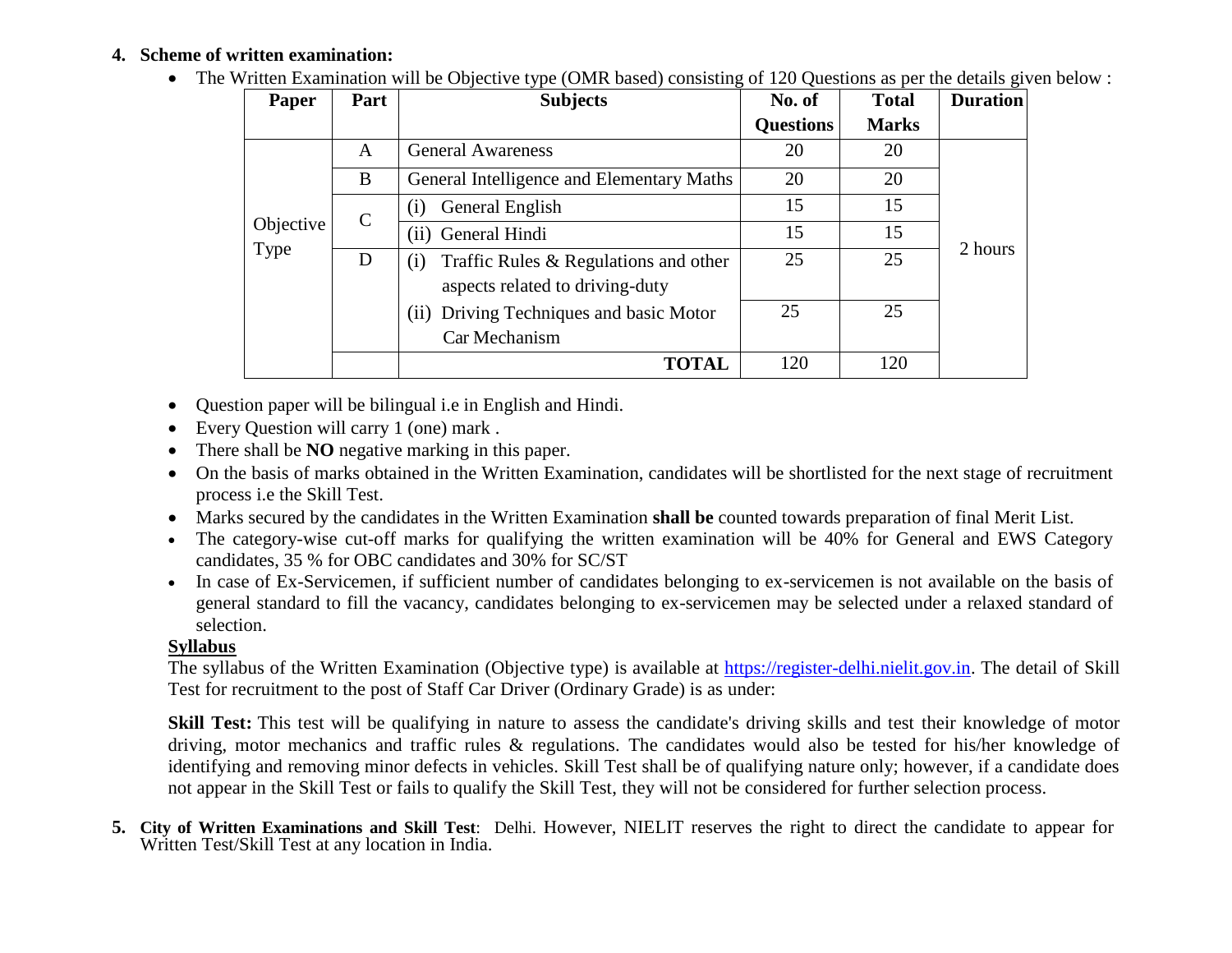#### **6. Selection Process**

- I. The selection for the post will be made through a written examination (OMR based) consisting of Multiple Choice Questions (MCQs) and Skill Test (qualifying in nature). Candidates, in the order of merit in written test and reservation policy will be called for Skill Test. Only candidates who qualify the Skill Test will be considered for final selection. Final selection will be based on merit of written test only.
- II. Verification of requisite documents will be done on the day of skill test/ before skill test.

# **7. ACTION AGAINST MISCONDUCT**

Candidates are advised in their own interest that they should not furnish any particulars that are false, tampered of, fabricated and should not suppress any material information. A candidate is liable to be prosecuted for misconduct if, during or at any stage of recruitment, he/she has been found guilty of

- a. Using unfair means during the examination.
- b. Impersonating or procuring impersonation by any person.
- c. Misbehaving in the examination hall or taking away answer sheet from the examination hall.
- d. Resorting to any irregular means in connection with his/her candidature during selection process
- e. Obtaining support for his/her candidature by any means

Such candidates in addition to rendering himself/herself liable to criminal prosecution may also be liable to be:

- Disqualified from the examination hall
- Debarred either permanently or for a specified period from any examination/recruitment to be conducted by MeitY, its attached offices and statutory organizations.

## **8. IMPORTANT INSTRUCTIONS/INFORMATION**

- i. CITIZENSHIP: A Candidate must be either: (a) a citizen of India, or (b) a subject of Nepal, or (c) a subject of Bhutan, or (d) a Tibetan refugee who came over to India before 1st January, 1962 with the intention of permanently settling in India, or (e) a person of Indian origin who has migrated from Pakistan, Burma, Sri Lanka or East African countries of Kenya, Uganda, the United Republic of Tanzania (formerly Tanganyika and Zanzibar), Zambia, Malawi, Zaire, Ethiopia and Vietnam with the intention of permanently settling in India. Provided that a candidate belonging to categories (b), (c), (d) and (e) above shall be a person in whose favour a certificate of eligibility has been issued by the Government of India.
- ii. The candidates must upload a copy of the Caste/Category Certificate in the formats prescribed by Government of India. The Certificate for Backward Caste must clearly indicate that the candidate does not belong to the persons/sections (Creamy Layer) mentioned in column 3 of Schedule to the Government of India Department of Personnel & Training O.M. No.36012/22/93-Estt.(SCT) dated 8/9/93 as amended from time to time.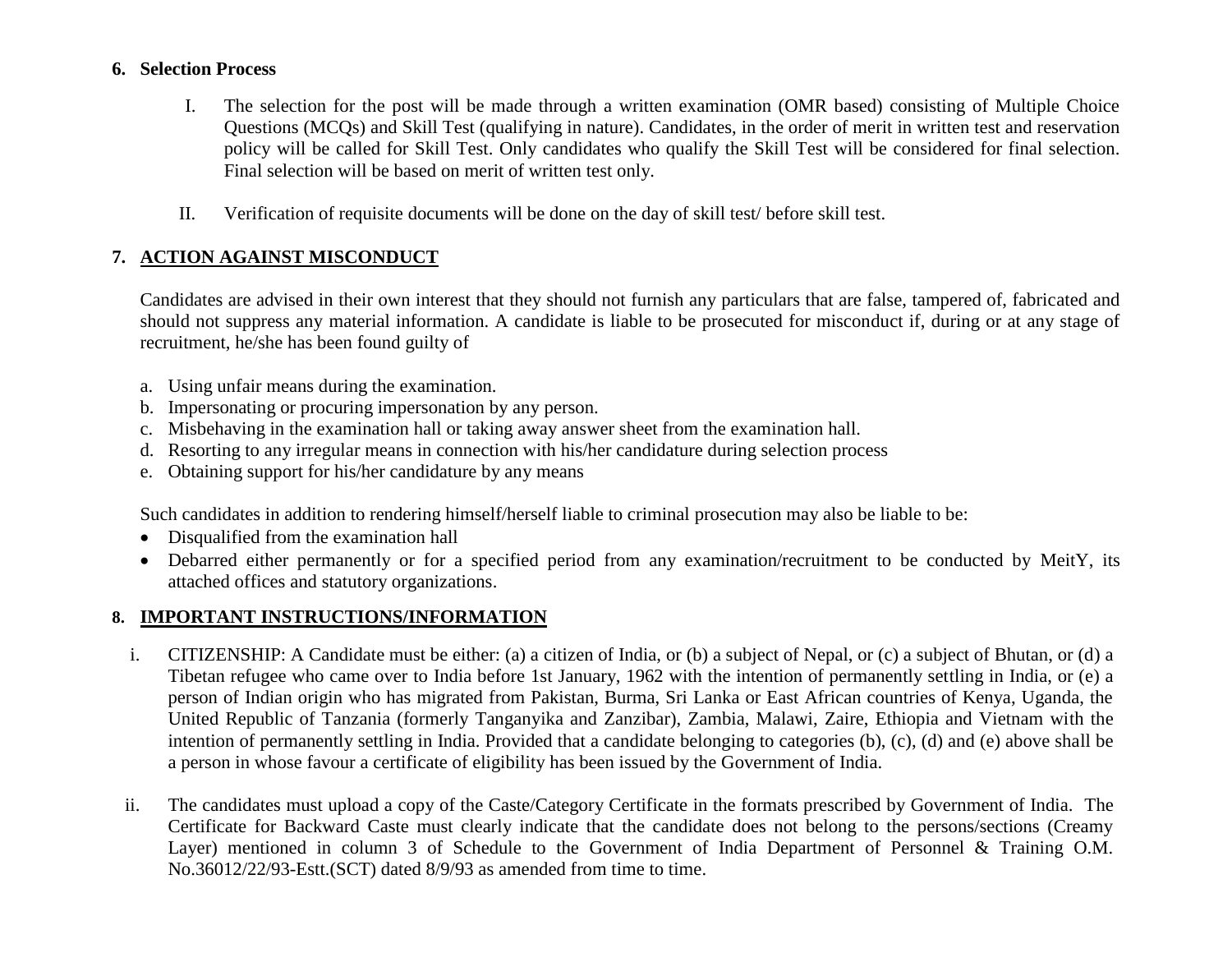- iii. Ex-servicemen who have already secured employment in civil side under Government in Group 'C' & 'D' posts on regular basis after availing of the benefits of reservation given to ex-servicemen for their re-employment are not eligible for reservation in ESM category and fee concession. However, such candidates can avail of the benefit of reservation as exserviceman for subsequent employment if he/ she immediately after joining civil employment, gives self declaration/ undertaking to the concerned employer about the date-wise details of application for various vacancies for which he/ she had applied for before joining the initial civil employment as mentioned in the OM No: 36034/1/2014-Estt (Res) dated 14.08.2014 issued by DoP&T.
- iv. The **cut-off date** for calculating the age as well as completion of eligibility conditions with regard to essential qualifications and experience will be the closing date for receipt of the application i.e. **14/09/2021**, which will remain unchanged even in case of extension of the closing date for submission of applications.
- v. All correspondences in connection with the recruitment will be made by NIELIT through e-mails/sms only, the candidates must, therefore, regularly check their registered e-mail ID and Mobile No. Candidates are further advised to visit the website regularly for updates.
- vi. NIELIT will not be responsible in case of incomplete transactions during the online payment process. It is the sole responsibility of the candidate to ensure that the correct payment of application fee has been made successfully. Application fee once paid is non-refundable. Applicants, in their own interest, should check their eligibility for the post before remitting the application fee.
- vii. The candidate must indicate his/her primary e-mail ID and active primary Mobile No. , in the online application form on which the communication regarding this recruitment process would reach to the applicant. The candidate shall submit only one application, failure to do so may lead to rejection/cancellation of the Applications.
- viii. Candidates, at the time of skill test shall bring the downloaded Call Letter for skill test, self attested copies of the testimonials along with originals of the same. The candidates, without self attested copies of essential testimonials and their originals, will not be allowed to appear in the skill test
- ix. Final selection of candidates for appointment to the advertised posts will be based on meeting the prescribed eligibility criteria, the performance in the written examination and in skill test.
- x. If at any point of time it is found that the information furnished by the candidate was incorrect in any respect or forged /fabricated documents were presented by any candidate, his/her candidature will be cancelled and in case the candidate has already joined the post, his services shall be summarily terminated.
- xi. Each candidate should affix his/her recent colour passport size photograph (of size 3.5 cms x 4.5 cms) on a White Paper and then append his/her signatures with Blue/Black Pen in another box of 3.5 cms x 1.5cms below the photograph on the same Paper. Scan the above photo and signature in a single file in JPG format of size not more than 50 KB and upload the same at appropriate space provided in the online Application Form. Each candidate has to upload scanned copy of Signature separately also at appropriate space. (Max. Size 50 KB).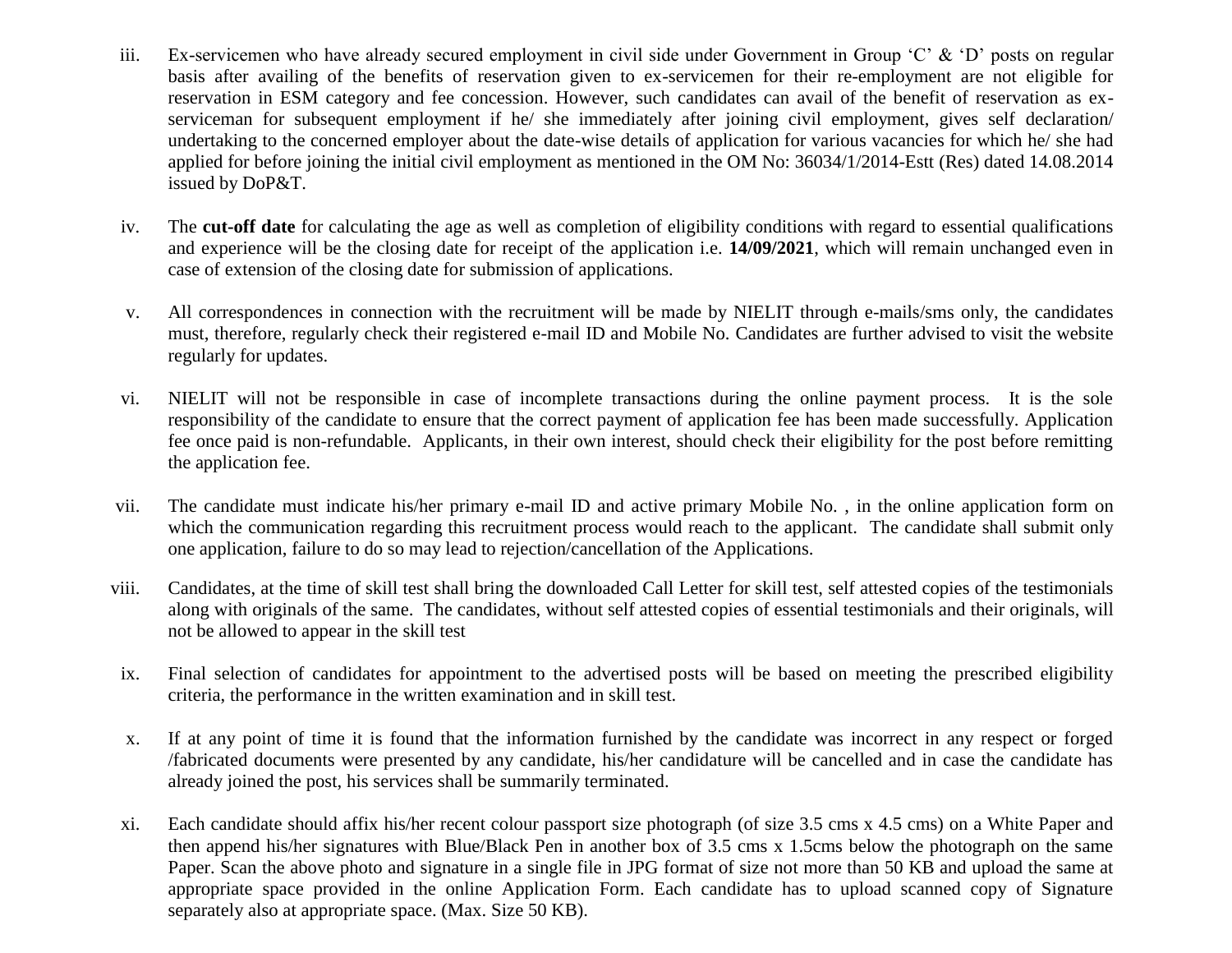xii. Candidates has to upload the following documents (in PDF format) along with the online application:

a) Date of Birth Certificate (Matriculation/High School/SSC Certificate ) (Max Size 250 KB) b) Caste Certificate (SC/ST/OBC), if applicable. (Max Size 250 KB). c) EWS Certificate in case of EWS candidates (Max Size 250 KB) d) Marks sheet of class 10 (Max Size 250 KB) f) Photo Identify card (Max. Size 250 KB). g) Driving license. h) Experience Certificate.

- xiii. The candidates should upload only relevant documents. It should be kept in view that uploading of irrelevant documents may lead to disqualification of the candidature/rejection of the Application Form.
- xiv. Candidate shall have eligibility qualification complete in all respects by cut-off date. Qualifications obtained through Open Universities/Distance Education mode that are approved by DEC and wherever necessary, by AICTE, are recognized for the purpose of employment under Central Government vide Gazette Notification No. 44 dated 1st March 1995.

#### **xv. Before final submission of the on-line Application Form, the candidates must go through the same carefully. It shall be noted that Incomplete / Incorrect application form will be summarily rejected.**

- xvi. After submitting the ONLINE Application Form, the candidate should take the printout of Application form having application number and other details. This application number should be referred in all future correspondence with NIELIT in connection with this recruitment process.
- xvii. Candidates working with Central Govt./ State Govt./PSU/Autonomous bodies have to furnish '**NOC" at the time of Skill Test**. The 'NOC' should also confirm that no disciplinary/Vigilance case is either pending or contemplated.
- xviii. Withdrawal of candidature on account of non furnishing of any information will not confer any right to carry forward or retain the candidature for future recruitment.
- xix. No change in particulars shall be permitted and the particulars furnished by the applicant in the online application form will be taken as final.
- xx. The selection of candidates will be subject to Medical fitness, verification of antecedents etc.
- xxi. NO TA/DA shall be paid for attending the written exam and Skill Test.
- xxii. Disputes if any, shall be under the jurisdiction of Delhi Courts only.
- xxiii. Canvassing in any manner would lead to summarily rejection of application.